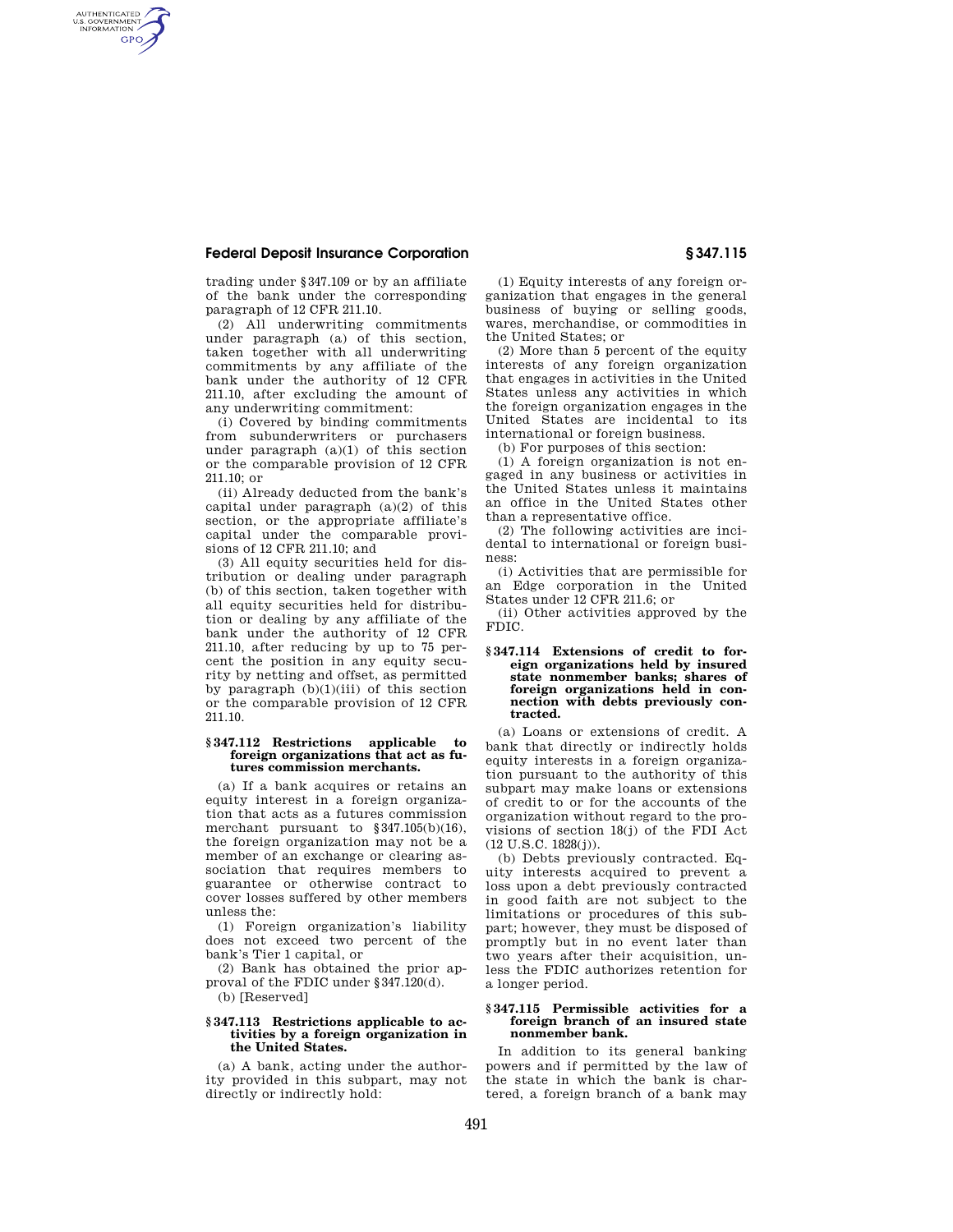conduct the following activities to the extent that they are consistent with banking practices in a foreign country where the bank maintains a branch:

(a) Guarantees. Guarantee debts, or otherwise agree to make payments on the occurrence of readily ascertainable events including, without limitation, nonpayment of taxes, rentals, customs duties, or costs of transport and loss or nonconformance of shipping documents, if:

(1) The guarantee or agreement specifies a maximum monetary liability; and

(2) To the extent the guarantee or agreement is not subject to a separate amount limit under state or federal law, the amount of the guarantee or agreement is combined with loans and other obligations for purposes of applying any legal lending limits.

(b) Government obligations. Engage in the following types of transactions with respect to the obligations of foreign countries, so long as aggregate investments, securities held in connection with distribution and dealing, and underwriting commitments do not exceed ten percent of the bank's Tier 1 capital:

(1) Underwrite, distribute and deal, invest in, or trade obligations of:

(i) The national government of the country in which the branch is located or its political subdivisions; and

(ii) An agency or instrumentality of such national government if supported by the taxing authority, guarantee, or full faith and credit of the national government.

(2) Underwrite, distribute and deal, invest in or trade obligations 1 rated as investment grade of:

(i) The national government of any foreign country or its political subdivisions, to the extent permissible under the law of the issuing foreign country; and

(ii) An agency or instrumentality of the national government of any foreign country to the extent permissible under the law of the issuing foreign country, if supported by the taxing au-

**§ 347.115 12 CFR Ch. III (1–1–10 Edition)** 

thority, guarantee, or full faith and credit of the national government.

(c) Local investments. (1) Acquire and hold local investments in:

(i) Equity securities of the central bank, clearinghouses, governmental entities, and government sponsored development banks of the country in which the branch is located;

(ii) Other debt securities eligible to meet local reserve or similar requirements; and

(iii) Shares of automated electronic payment networks, professional societies, schools, and similar entities necessary to the business of the branch.

(2) Aggregate local investments (other than those required by the law of the foreign country or permissible under section 5136 of the Revised Statutes (12 U.S.C. 24 (Seventh)) by all the bank's branches in a single foreign country must not exceed 1 percent of the total deposits in all the bank's branches in that country as reported in the preceding year-end Report of Income and Condition (Call Report): 2

(d) Insurance. Act as an insurance agent or broker.

(e) Employee benefits program. Pay to an employee of a branch, as part of an employee benefits program, a greater rate of interest than that paid to other depositors of the branch.

(f) Repurchase agreements. Engage in repurchase agreements involving securities and commodities that are the functional equivalents of extensions of credit.

(g) Other activities. Engage in other activities, with the prior approval of the FDIC.

(h) Approval of other activities. Activities that are not specifically authorized by this section, but that are authorized by 12 CFR 211.4 or FRB interpretations of activities authorized by that section, may be authorized by specific consent of the FDIC on an individual basis and upon such terms and conditions as the FDIC may consider appropriate. Activities that will be engaged in as principal (defined by reference to section 362.1(b) of this chapter), and that are not authorized by 12

<sup>1</sup> If the obligation is an equity interest, it must be held through a subsidiary of the foreign branch and the insured state nonmember bank must meet its minimum capital requirements.

 $\rm{^2H}$  a branch has recently been acquired by the bank and the branch was not previously required to file a Call Report, branch deposits as of the acquisition date must be used.